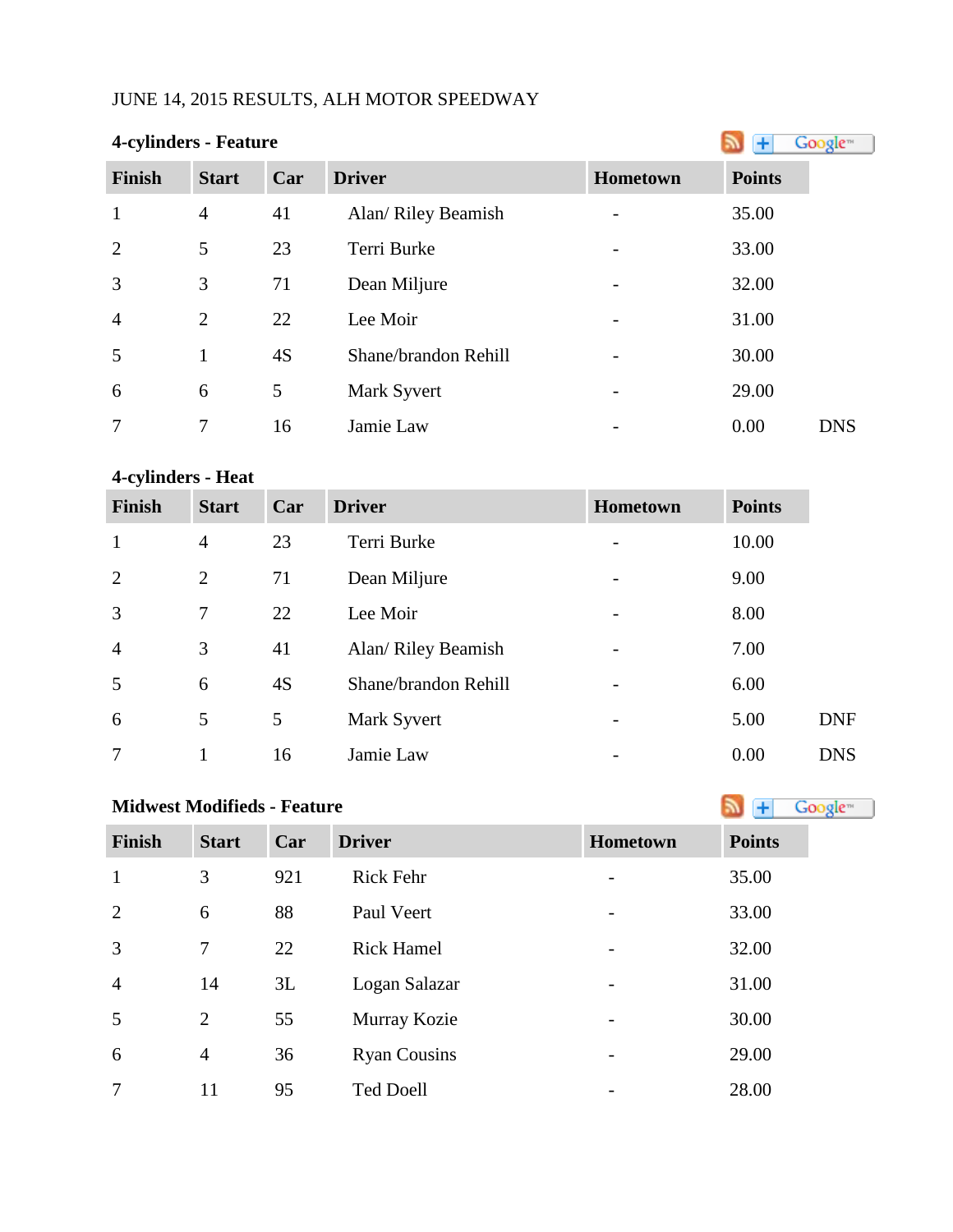| 8  | 10 | 84             | Justin Lee            |                          | 27.00 |            |
|----|----|----------------|-----------------------|--------------------------|-------|------------|
| 9  | 1  | 20             | <b>Nick Audette</b>   |                          | 26.00 |            |
| 10 | 5  | $\overline{4}$ | <b>Grant Hall</b>     | $\overline{a}$           | 25.00 | <b>DNF</b> |
| 11 | 9  | 18             | Gary Unrau            |                          | 24.00 | <b>DNF</b> |
| 12 | 15 | 22K            | Mark Kohaykewych      |                          | 23.00 | <b>DNF</b> |
| 13 | 8  | 44             | <b>Austin Hunter</b>  | $\overline{\phantom{0}}$ | 22.00 | <b>DNF</b> |
| 14 | 13 | 4B             | <b>Brandon Rehill</b> |                          | 21.00 | <b>DNF</b> |
| 15 | 12 | 88             | Cody Wall             |                          | 20.00 | <b>DNF</b> |

## **Midwest Modifieds - Heat 2**

| <b>Finish</b>  | <b>Start</b>   | Car | <b>Driver</b>       | Hometown                 | <b>Points</b> |
|----------------|----------------|-----|---------------------|--------------------------|---------------|
| $\mathbf{1}$   |                | 55  | Murray Kozie        |                          | 10.00         |
| $\overline{2}$ | $\overline{4}$ | 36  | <b>Ryan Cousins</b> |                          | 9.00          |
| $\overline{3}$ | 5              | 921 | Rick Fehr           |                          | 8.00          |
| $\overline{4}$ | 3              | 20  | <b>Nick Audette</b> |                          | 7.00          |
| 5              | 2              | 84  | Justin Lee          | $\overline{\phantom{a}}$ | 6.00          |
| 6              | 6              | 88  | Cody Wall           |                          | 5.00          |
| $\overline{7}$ | 7              | 3L  | Logan Salazar       |                          | 4.00          |

#### **Midwest Modifieds - Heat 1**

| <b>Finish</b>  | <b>Start</b>   | Car            | <b>Driver</b>         | Hometown                 | <b>Points</b> |
|----------------|----------------|----------------|-----------------------|--------------------------|---------------|
| $\mathbf{1}$   | $\overline{4}$ | 44             | <b>Austin Hunter</b>  | $\overline{a}$           | 10.00         |
| $\overline{2}$ | 5              | 22             | <b>Rick Hamel</b>     | $\overline{\phantom{m}}$ | 9.00          |
| 3              | $\mathbf{1}$   | 88             | Paul Veert            | $\overline{a}$           | 8.00          |
| $\overline{4}$ | 6              | $\overline{4}$ | <b>Grant Hall</b>     | $\overline{\phantom{0}}$ | 7.00          |
| 5              | 3              | 18             | Gary Unrau            | -                        | 6.00          |
| 6              | 7              | 95             | <b>Ted Doell</b>      | $\overline{\phantom{m}}$ | 5.00          |
| $\overline{7}$ | 8              | 4B             | <b>Brandon Rehill</b> |                          | 4.00          |
| 8              | $\overline{2}$ | 22K            | Mark Kohaykewych      |                          | 3.00          |

**Modifieds- Feature**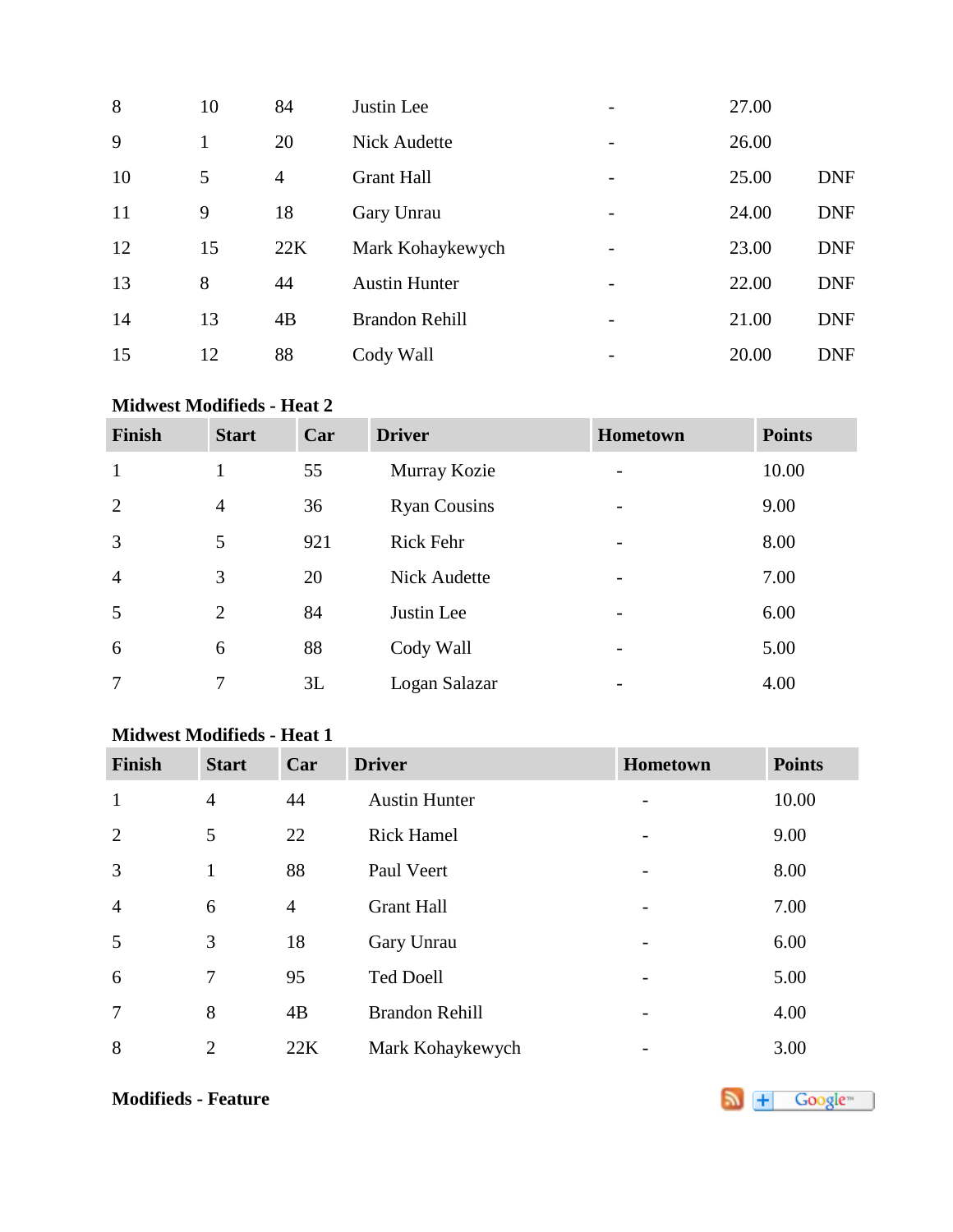| <b>Finish</b>  | <b>Start</b>   | Car | <b>Driver</b>         | Hometown | <b>Points</b> |
|----------------|----------------|-----|-----------------------|----------|---------------|
| $\mathbf{1}$   | $\overline{4}$ | 5   | <b>Scott Greer</b>    |          | 35.00         |
| 2              | 3              | 9M  | Lee Mcrae             | -        | 33.00         |
| $\overline{3}$ | 5              | 10W | Ward Imrie            | -        | 32.00         |
| $\overline{4}$ |                | 48  | Jerome Guyot          | -        | 31.00         |
| 5              | 6              | 24  | James Wall            | -        | 30.00         |
| 6              | 2              | 1 J | <b>Jeff Pritchard</b> |          | 29.00         |

#### **Modifieds - Heat**

| <b>Finish</b>  | <b>Start</b>                | Car            | <b>Driver</b>      | <b>Hometown</b>          | <b>Points</b> |
|----------------|-----------------------------|----------------|--------------------|--------------------------|---------------|
| 1              | 3                           | <b>9M</b>      | Lee Mcrae          | -                        | 10.00         |
| 2              | 6                           | 5              | <b>Scott Greer</b> | $\overline{\phantom{0}}$ | 9.00          |
| 3              |                             | 48             | Jerome Guyot       | -                        | 8.00          |
| $\overline{4}$ | $\overline{4}$              | 10W            | Ward Imrie         | $\overline{\phantom{0}}$ | 7.00          |
| 5              | 5                           | 1 <sub>J</sub> | Jeff Pritchard     | $\overline{\phantom{0}}$ | 6.00          |
| 6              | $\mathcal{D}_{\mathcal{L}}$ | 24             | James Wall         | -                        | 5.00          |

Google<sup>16</sup>

# **PureStocks - Feature**

**Finish Start Car Driver Hometown Points** 1 3 26 Andrew Thomas - 35.00 2 2 37 Steve Redman - 33.00 3 8 9 Les Mcrae - 32.00 5 8 Rod Wolfe - 31.00 1 02 Emerson Hamm - 30.00 6 2T Derek Pollock - 29.00 9 44 John Ford Bradon Hennoritte - 28.00 8 4 6 Nathan Klaassen - 27.00 7 11 Juliann Salazar - 26.00 15 21C Cole Manydanuk - 25.00 10 79 Bill Messier - 24.00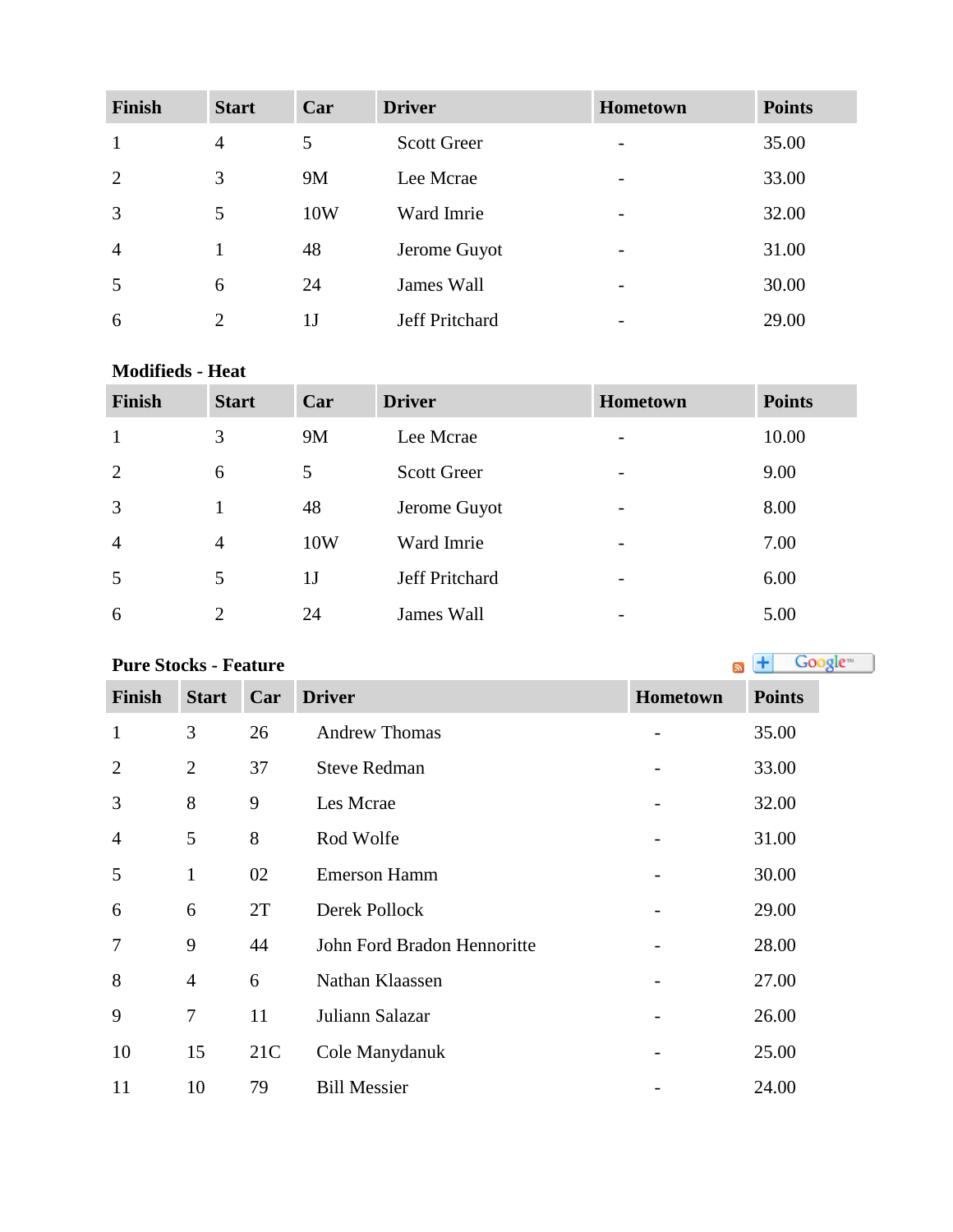| 12 | 16 | 13  | Michael Wenham Jim Mulholland | $\overline{\phantom{a}}$ | 23.00 | <b>DNF</b> |
|----|----|-----|-------------------------------|--------------------------|-------|------------|
| 13 | 11 | 445 | Mary Klaassen                 |                          | 22.00 | <b>DNF</b> |
| 14 | 13 | 25  | Brad Wall                     |                          | 21.00 | <b>DNF</b> |
| 15 | 14 | 12  | Jaden Varnoson                |                          | 20.00 | <b>DNF</b> |
| 16 | 12 | 86  | Sian Kroeker                  | $\overline{\phantom{0}}$ | 0.00  | <b>DNS</b> |
|    |    |     |                               |                          |       |            |

#### **Pure Stocks - Heat 2**

| <b>Finish</b>  | <b>Start</b>   | Car | <b>Driver</b>                 | <b>Hometown</b> | <b>Points</b> |
|----------------|----------------|-----|-------------------------------|-----------------|---------------|
| $\mathbf{1}$   | $\overline{2}$ | 2T  | Derek Pollock                 |                 | 10.00         |
| $\overline{2}$ | 3              | 11  | Juliann Salazar               |                 | 9.00          |
| 3              | 5              | 37  | <b>Steve Redman</b>           |                 | 8.00          |
| $\overline{4}$ | 6              | 8   | Rod Wolfe                     |                 | 7.00          |
| 5              | $\overline{4}$ | 79  | <b>Bill Messier</b>           |                 | 6.00          |
| 6              | 8              | 86  | Sian Kroeker                  |                 | 5.00          |
| 7              | $\tau$         | 12  | Jaden Varnoson                |                 | 4.00          |
| 8              | 1              | 13  | Michael Wenham Jim Mulholland |                 | 3.00          |

### **Street Stock - Feature**

Google<sup>16</sup> **Finish Start Car Driver Hometown Points** 1 11SR Shawn Holden - 35.00 2 5 39 Shawn Teunis - 33.00 2 70 Jesse Teunis - 32.00 4 3 53 Billy Maruca - 31.00 6 2 Derek Pollock - 30.00 4 4 Doug Perrier - 29.00 DNF

#### **Street Stock - Heat**

| Finish        | <b>Start</b>  | Car     | <b>Driver</b>       | <b>Hometown</b>          | <b>Points</b> |
|---------------|---------------|---------|---------------------|--------------------------|---------------|
|               |               | $11$ SR | Shawn Holden        | $\overline{\phantom{0}}$ | 10.00         |
| $\mathcal{D}$ | $\mathcal{Z}$ | 53      | <b>Billy Maruca</b> | -                        | 9.00          |
| $\mathcal{R}$ |               | 70      | <b>Jesse Teunis</b> | $\overline{\phantom{0}}$ | 8.00          |